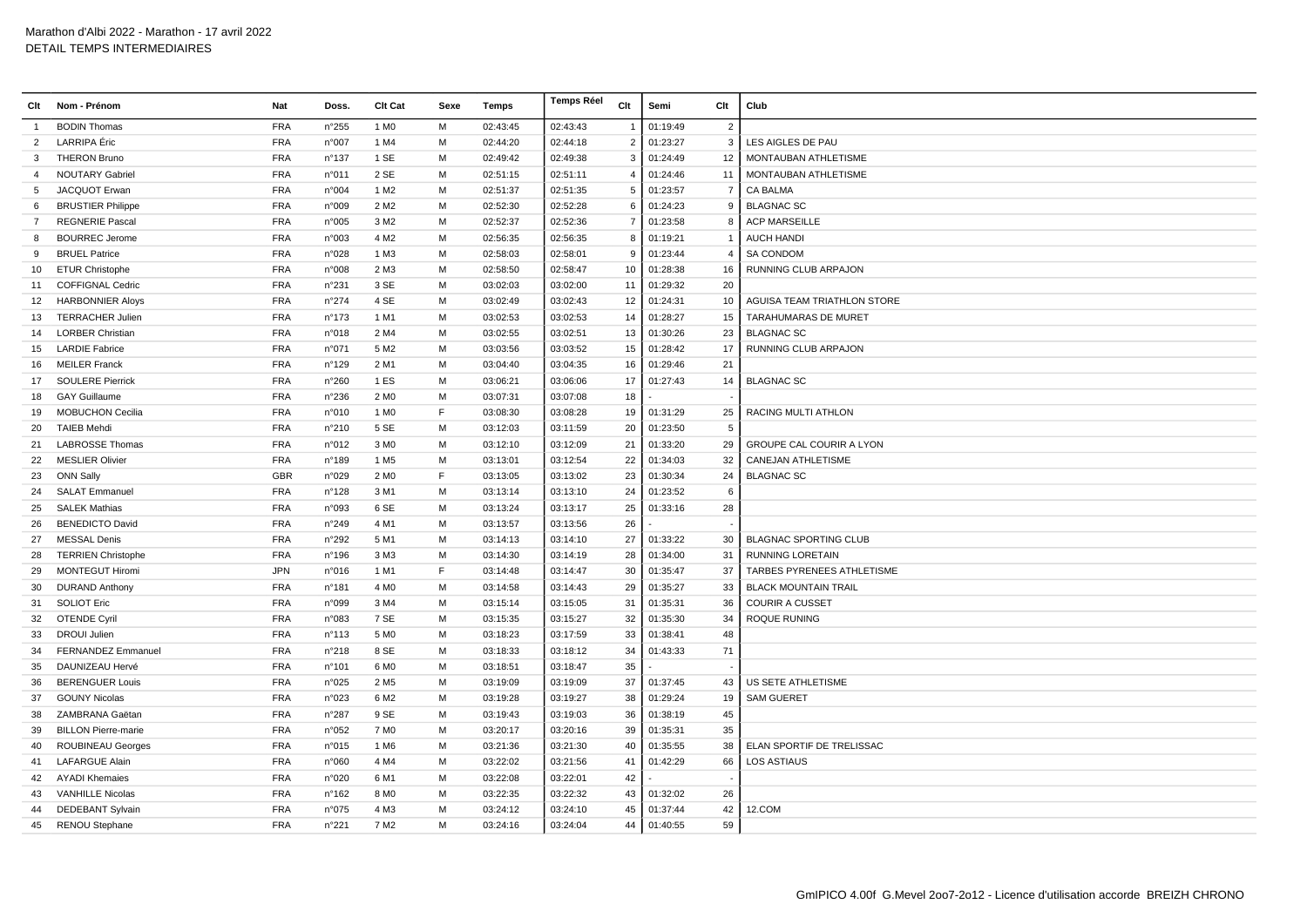## Marathon d'Albi 2022 - Marathon - 17 avril 2022 DETAIL TEMPS INTERMEDIAIRES

| Clt | Nom - Prénom              | Nat        | Doss.           | Clt Cat           | Sexe | Temps    | <b>Temps Réel</b> | Clt | Semi     | Clt                      | Club                                   |
|-----|---------------------------|------------|-----------------|-------------------|------|----------|-------------------|-----|----------|--------------------------|----------------------------------------|
| 46  | <b>MOLINIER Benoit</b>    | <b>FRA</b> | n°186           | 8 M <sub>2</sub>  | M    | 03:24:35 | 03:24:29          | 46  | 01:39:51 | 52                       |                                        |
| 47  | <b>RENAUDAT Anthony</b>   | <b>FRA</b> | n°070           | 10 SE             | М    | 03:25:05 | 03:24:55          | 48  | 01:43:43 | 72                       |                                        |
| 48  | <b>FILLASTRE Boris</b>    | <b>FRA</b> | n°115           | 7 M1              | M    | 03:25:19 | 03:24:55          | 47  | 01:38:40 | 47                       |                                        |
| 49  | VANDEKERCKHOVE Aurelien   | <b>FRA</b> | n°151           | 9 M <sub>0</sub>  | M    | 03:25:39 | 03:25:33          | 50  | 01:39:04 | 49                       |                                        |
| 50  | <b>VARENNE Marc</b>       | <b>FRA</b> | n°265           | 8 M1              | M    | 03:25:46 | 03:25:27          | 49  | 01:36:44 | 40                       | TULLE TRIATHLON NATATION               |
| 51  | LAZARO CHERMAT Soazig     | <b>FRA</b> | n°283           | 2 M1              | F    | 03:26:32 | 03:26:24          | 51  | 01:41:30 | 62                       |                                        |
| 52  | SAM Ham                   | <b>FRA</b> | n°019           | 5 M3              | M    | 03:27:13 | 03:27:12          | 53  | 01:39:05 | 50                       |                                        |
| 53  | <b>TALINA Georges</b>     | <b>FRA</b> | n°067           | 5 M4              | M    | 03:27:20 | 03:27:10          | 52  | 01:39:51 | 53                       | S/L ATHLE 632 JS CUGNALAISE ATHLETISME |
| 54  | <b>COMBES Marie</b>       | <b>FRA</b> | n°171           | 1 M <sub>2</sub>  | F    | 03:28:04 | 03:27:48          | 54  | 01:41:00 | 61                       |                                        |
| 55  | <b>CASTANIE Thierry</b>   | <b>FRA</b> | n°208           | 9 M1              | M    | 03:28:49 | 03:28:40          | 55  | 01:40:50 | 58                       |                                        |
| 56  | <b>MOLINIER Landry</b>    | <b>FRA</b> | n°187           | 11 SE             | M    | 03:28:57 | 03:28:46          | 56  | 01:42:10 | 65                       |                                        |
| 57  | COUDERC Jolan             | <b>FRA</b> | n°166           | 12 SE             | M    | 03:29:00 | 03:28:49          | 57  |          |                          |                                        |
| 58  | <b>BELTRAN Didier</b>     | <b>FRA</b> | n°097           | 2 M <sub>6</sub>  | M    | 03:29:19 | 03:29:01          | 58  |          |                          | <b>ASC CNES</b>                        |
| 59  | <b>LEUSHUIS Wim</b>       | <b>BEL</b> | n°207           | 6 M3              | M    | 03:29:31 | 03:29:23          | 59  | 01:44:03 | 79                       | LES IRREDUCTIBLES BIPEDES DE CAZERES   |
| 60  | <b>LABIT Laurent</b>      | <b>FRA</b> | n°264           | 9 M <sub>2</sub>  | M    | 03:29:40 | 03:29:24          | 60  |          |                          | <b>CAROUX X TRAIL</b>                  |
| 61  | <b>MAJESTER Pierre</b>    | <b>FRA</b> | n°156           | 10 M1             | M    | 03:29:41 | 03:29:34          | 61  | 01:44:49 | 83                       |                                        |
| 62  | <b>LEGENT Jeremy</b>      | <b>FRA</b> | n°021           | 10 M <sub>0</sub> | M    | 03:30:16 | 03:30:13          | 62  | 01:32:34 | 27                       | US COLOMIERS                           |
| 63  | <b>CANAVESE Claude</b>    | <b>FRA</b> | n°199           | 3 M1              | E    | 03:30:35 | 03:30:17          | 63  |          |                          | <b>COURIR FONSEGRIVES</b>              |
| 64  | <b>HOLI Caroline</b>      | <b>FRA</b> | n°205           | 2 M <sub>2</sub>  | F    | 03:31:04 | 03:30:59          | 64  |          |                          |                                        |
| 65  | <b>COUBES Laurent</b>     | <b>FRA</b> | n°293           | 7 M3              | M    | 03:31:27 | 03:31:01          | 65  |          |                          |                                        |
| 66  | <b>LANOUE Damien</b>      | <b>FRA</b> | n°184           | 11 M1             | M    | 03:32:10 | 03:32:08          | 67  | 01:37:51 | 44                       | S/L A. SPORTIVE GUERIGNY URZY          |
| 67  | <b>TRAN Guillaume</b>     | <b>FRA</b> | n°089           | 13 SE             | M    | 03:32:12 | 03:31:52          | 66  | 01:43:32 | 70                       |                                        |
| 68  | <b>GAULTIER Laurent</b>   | <b>FRA</b> | n°193           | 12 M1             | M    | 03:32:29 | 03:32:18          | 68  | 01:42:00 | 64                       |                                        |
| 69  | <b>LAFFONT Michel</b>     | <b>FRA</b> | n°215           | 8 M3              | M    | 03:32:39 | 03:32:25          | 69  | 01:36:47 | 41                       |                                        |
| 70  | <b>LACOMBE Noella</b>     | <b>FRA</b> | n°014           | 3 M <sub>0</sub>  | F    | 03:33:33 | 03:33:32          | 70  | 01:39:27 | 51                       | <b>UNIRUN</b>                          |
| 71  | <b>BOICHON Olivier</b>    | <b>FRA</b> | n°133           | 9 M3              | M    | 03:34:57 | 03:34:51          | 72  | 01:40:06 | 55                       | CLUB ATHLETIQUE DU ROANNAIS*           |
| 72  | <b>DUTOIT Nino</b>        | <b>FRA</b> | $n^{\circ}$ 118 | 2 ES              | M    | 03:35:01 | 03:34:56          | 74  |          |                          |                                        |
| 73  | <b>CASSAR Xavier</b>      | <b>FRA</b> | n°096           | 10 M3             | M    | 03:35:02 | 03:34:53          | 73  | 01:40:02 | 54                       | <b>ROQUE RUNNING</b>                   |
| 74  | ROCHER Hélène             | <b>FRA</b> | n°226           | 3 M2              | F    | 03:35:02 | 03:34:30          | 71  | 01:43:58 | 76                       | PAU PYRENEES AVENTURE                  |
| 75  | <b>BIALDYGA Vivian</b>    | <b>FRA</b> | n°269           | 13 M1             | M    | 03:35:06 | 03:35:01          | 75  | 01:38:24 | 46                       |                                        |
| 76  | <b>DELPECH Alexandre</b>  | <b>FRA</b> | n°295           | 14 SE             | M    | 03:36:17 | 03:36:02          | 76  | 01:36:37 | 39                       | <b>DECATHLON</b>                       |
|     | 77 LUNGU Victor           | <b>FRA</b> | n°061           | 11 M <sub>0</sub> | M    | 03:36:22 | 03:36:10          | 77  |          |                          | <b>CSA 4E REGIMENT ETRANGERE</b>       |
| 78  | <b>HAMON Olivier</b>      | <b>FRA</b> | n°233           | 6 M4              | M    | 03:36:32 | 03:36:24          | 78  | 01:40:21 | 57                       | <b>ASPTT TOULOUSE</b>                  |
| 79  | <b>PONS Doriane</b>       | <b>FRA</b> | n°086           | 4 M <sub>0</sub>  | F    | 03:36:48 | 03:36:30          | 79  | 01:40:59 | 60                       |                                        |
| 80  | <b>ESTIVALS Fannie</b>    | <b>FRA</b> | n°228           | 1 ES              | F    | 03:37:00 | 03:36:55          | 80  | 01:48:23 | 90                       |                                        |
| 81  | <b>BERTRAND Guillaume</b> | <b>FRA</b> | $n^{\circ}$ 185 | 10 M <sub>2</sub> | M    | 03:37:13 | 03:37:07          | 81  | 01:40:12 | 56                       |                                        |
| 82  | <b>CECILE Laurent</b>     | <b>FRA</b> | n°290           | 14 M1             | M    | 03:38:06 | 03:37:54          | 82  |          |                          |                                        |
| 83  | <b>MACQUET Vincent</b>    | <b>FRA</b> | $n^{\circ}$ 136 | 11 M <sub>2</sub> | M    | 03:38:07 | 03:37:55          | 83  | 01:45:23 | 84                       |                                        |
| 84  | <b>CHAISE Philippe</b>    | <b>FRA</b> | n°203           | 7 M4              | M    | 03:40:07 | 03:39:49          | 84  | 01:43:45 | 73                       |                                        |
| 85  | <b>GOUT Olivier</b>       | <b>FRA</b> | n°216           | 15 M1             | M    | 03:40:50 | 03:40:44          | 85  | 01:42:42 | 68                       |                                        |
| 86  | DAL CORSO Christian       | <b>FRA</b> | n°245           | 8 M4              | M    | 03:41:21 | 03:40:52          | 86  | 01:49:41 | 94                       | LES FOY SONNES                         |
| 87  | PELAUT Bruno              | <b>FRA</b> | n°240           | 11 M3             | M    | 03:41:45 | 03:41:38          | 87  | 01:41:54 | 63                       |                                        |
| 88  | <b>BERBIE Yannick</b>     | FRA        | n°225           | 12 M <sub>0</sub> | M    | 03:42:13 | 03:41:51          | 88  |          | $\overline{\phantom{a}}$ |                                        |
| 89  | <b>LADOUX Thomas</b>      | <b>FRA</b> | n°259           | 13 MO             | M    | 03:42:37 | 03:42:10          | 89  | 01:48:49 | 91                       |                                        |
| 90  | <b>BECARD Piere</b>       | <b>FRA</b> | n°108           | 3 M <sub>5</sub>  | M    | 03:43:32 | 03:43:07          | 90  | 01:51:23 | 99                       | <b>COURIR A CUSSET</b>                 |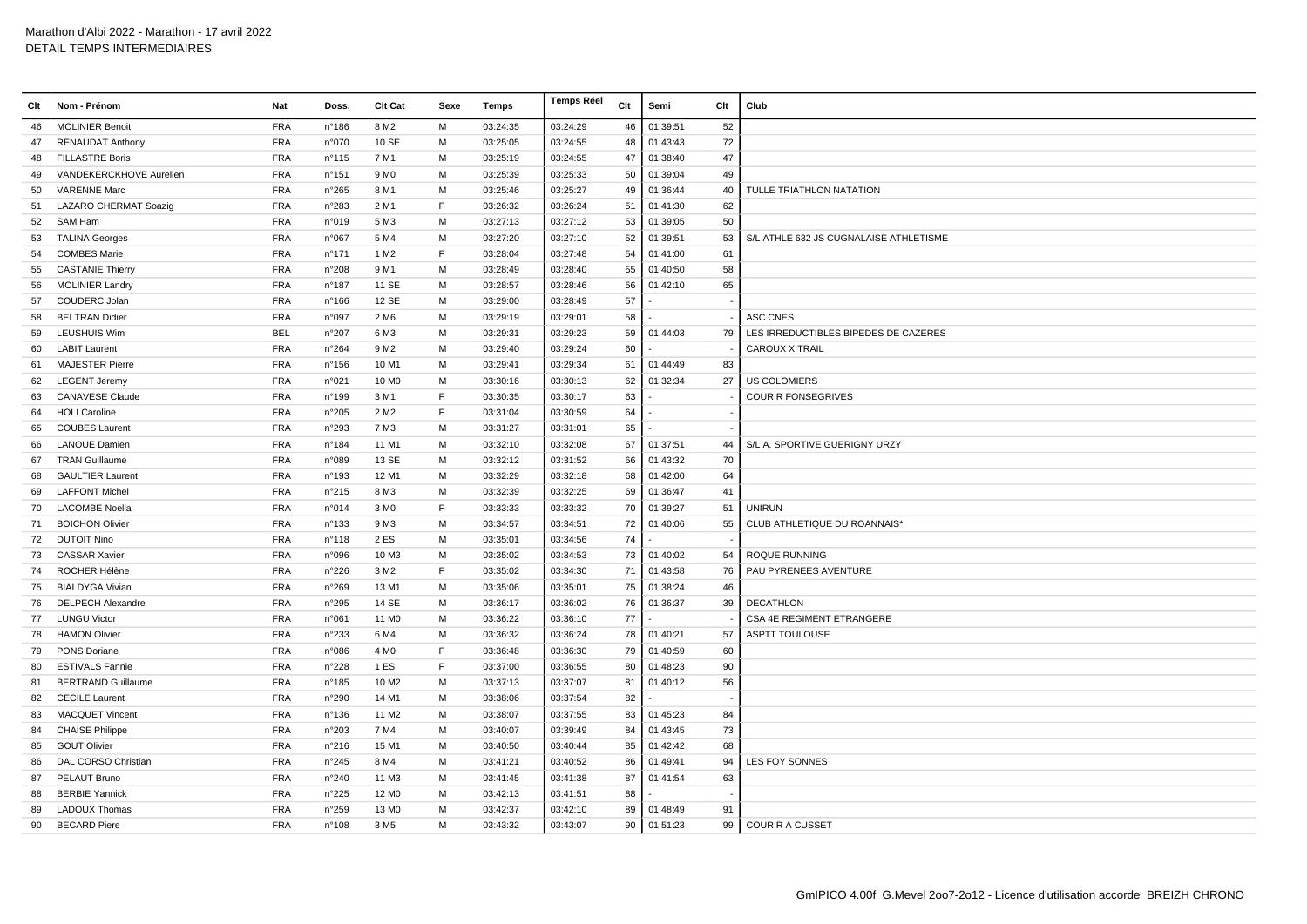| Clt | Nom - Prénom                 | Nat        | Doss.           | Clt Cat           | Sexe | Temps    | <b>Temps Réel</b> | Clt | Semi     | Clt | Club                           |
|-----|------------------------------|------------|-----------------|-------------------|------|----------|-------------------|-----|----------|-----|--------------------------------|
| 91  | <b>BOGLIOLO François</b>     | <b>FRA</b> | n°200           | 1 M <sub>8</sub>  | M    | 03:43:55 | 03:43:42          | 91  | 01:51:29 | 100 | S/L EVEIL MENDOIS ACM          |
| 92  | <b>ALLUSSE Gautier</b>       | <b>FRA</b> | n°239           | 15 SE             | М    | 03:44:29 | 03:44:16          | 92  | 01:29:02 | 18  |                                |
| 93  | <b>COURBET Fabrice</b>       | <b>FRA</b> | n°103           | 12 M3             | M    | 03:45:20 | 03:45:12          | 94  | 01:49:28 | 93  |                                |
| 94  | COFFY Anne-gaëlle            | <b>FRA</b> | n°277           | 4 M1              | F    | 03:45:27 | 03:45:22          | 96  | 01:43:53 | 74  |                                |
| 95  | <b>MAUREL Quentin</b>        | <b>FRA</b> | n°127           | 14 M <sub>0</sub> | м    | 03:45:28 | 03:45:11          | 93  | 01:44:30 | 80  | <b>FIGEAC AC</b>               |
| 96  | <b>GUERRY Nicolas</b>        | <b>FRA</b> | $n^{\circ}253$  | 12 M <sub>2</sub> | M    | 03:45:32 | 03:45:15          | 95  | 01:42:37 | 67  |                                |
| 97  | JOLIBERT Christophe          | <b>FRA</b> | $n^{\circ}106$  | 16 M1             | M    | 03:45:36 | 03:45:27          | 97  | 01:44:00 | 77  | C.O DE COULOUNIEIX CHAMIERS    |
| 98  | JACQUEMART Thierry           | <b>FRA</b> | n°077           | 13 M3             | M    | 03:45:57 | 03:45:41          | 98  | 01:44:44 | 82  | NAUCELLES TEAM CYCLISM         |
| 99  | <b>ESTEVES Antoine</b>       | <b>FRA</b> | $n^{\circ}248$  | 14 M3             | M    | 03:47:22 | 03:47:08          | 99  | 01:44:01 | 78  |                                |
| 100 | <b>RIEUX Vincent</b>         | <b>FRA</b> | n°280           | 17 M1             | м    | 03:48:12 | 03:47:35          | 100 | 01:52:07 | 106 |                                |
| 101 | <b>CORRAL Alexandre</b>      | <b>FRA</b> | n°076           | 16 SE             | M    | 03:49:01 | 03:48:44          | 101 | 01:54:50 | 120 |                                |
| 102 | <b>DELLUS Marie Caroline</b> | <b>FRA</b> | n°234           | 5 M1              | F    | 03:49:14 | 03:49:00          | 102 | 01:56:18 | 130 |                                |
| 103 | <b>CASTERAN Lionel</b>       | <b>FRA</b> | n°068           | 13 M <sub>2</sub> | м    | 03:50:09 | 03:49:38          | 103 | 01:51:58 | 105 | AC AUCH                        |
| 104 | <b>DELLUS Geoffrey</b>       | <b>FRA</b> | n°080           | 18 M1             | M    | 03:50:33 | 03:50:21          | 104 | 01:56:37 | 133 |                                |
| 105 | <b>BORGNA Richard</b>        | <b>FRA</b> | n°085           | 15 M3             | M    | 03:50:48 | 03:50:26          | 105 | 01:54:55 | 123 |                                |
| 106 | <b>GABRIEL Laurence</b>      | <b>FRA</b> | n°139           | 1 M3              | E    | 03:52:04 | 03:51:56          | 107 | 01:52:30 | 108 |                                |
| 107 | <b>KUNERTH Marion</b>        | <b>FRA</b> | n°222           | 6 M1              | E    | 03:52:13 | 03:51:34          | 106 | 01:54:07 | 114 |                                |
| 108 | CALMELS-HERAL Sandra         | <b>FRA</b> | n°229           | 4 M <sub>2</sub>  | E    | 03:53:16 | 03:53:04          | 109 | 01:46:14 | 88  |                                |
| 109 | RICARD Chimène               | <b>FRA</b> | n°282           | 2 M3              | F    | 03:53:23 | 03:52:45          | 108 | 01:57:35 | 145 |                                |
| 110 | <b>MEYER Patrick</b>         | <b>FRA</b> | n°252           | 9 M4              | м    | 03:53:53 | 03:53:43          | 110 | 01:50:08 | 95  |                                |
| 111 | <b>BOUSQUET Vincent</b>      | <b>FRA</b> | $n^{\circ}$ 114 | 16 M3             | м    | 03:54:09 | 03:53:47          | 112 | 01:59:54 | 165 |                                |
|     | 112 VOLLE Christophe         | <b>FRA</b> | n°053           | 17 M3             | M    | 03:54:19 | 03:53:43          | 111 | 01:47:51 | 89  |                                |
|     | 113 ARAOU Christophe         | <b>FRA</b> | n°195           | 18 M3             | M    | 03:54:53 | 03:54:39          | 114 | 01:53:59 | 113 | S/L EVEIL MENDOIS ACM          |
| 114 | <b>CARRIERE Didier</b>       | <b>FRA</b> | n°126           | 19 M3             | M    | 03:55:03 | 03:54:25          | 113 |          |     |                                |
|     | 115 TILLY Sandrine           | <b>FRA</b> | n°017           | 3 M3              | E    | 03:55:24 | 03:55:22          | 115 | 01:51:36 | 101 | ATHLETIC TROIS TOURS*          |
|     | 116 COT Nicolas              | <b>FRA</b> | n°094           | 17 SE             | м    | 03:55:56 | 03:55:34          | 116 | 01:57:01 | 136 |                                |
|     | 117 LAVIGNE Dominique        | <b>FRA</b> | n°027           | 10 M4             | м    | 03:56:05 | 03:56:00          | 119 | 01:53:21 | 111 |                                |
| 118 | <b>DUCLOUT Tiffanie</b>      | <b>FRA</b> | $n^{\circ}$ 174 | 5 M <sub>0</sub>  | F    | 03:56:06 | 03:55:52          | 118 | 01:55:12 | 126 | <b>TARAHUMARAS DE MURET</b>    |
| 119 | ROUCOLLE Jean-marc           | <b>FRA</b> | n°212           | 20 M3             | M    | 03:56:29 | 03:55:52          | 117 |          |     |                                |
| 120 | <b>SOUTHADE Evelyne</b>      | <b>FRA</b> | n°026           | 4 M3              | F    | 03:57:01 | 03:56:33          | 120 | 01:53:30 | 112 | S/L US CARMAUX                 |
| 121 | FLORENCE-COURTAND Sebastien  | <b>FRA</b> | $n^{\circ}165$  | 19 M1             | M    | 03:57:53 | 03:57:37          | 121 | 01:45:35 | 85  |                                |
| 122 | <b>LOUBEYRE Didier</b>       | <b>FRA</b> | n°262           | 21 M3             | м    | 03:58:10 | 03:57:58          | 122 | 01:53:15 | 110 | YTRAC CLUB NATURE              |
|     | 123 PY Cédric                | <b>FRA</b> | n°117           | 18 SE             | м    | 03:59:07 | 03:58:29          | 123 | 01:56:38 | 134 |                                |
|     | 124 ZAMORE Stephane          | <b>FRA</b> | n°266           | 15 M <sub>0</sub> | м    | 03:59:39 | 03:59:21          | 125 | 01:43:56 | 75  |                                |
| 125 | <b>DELRIEU Philippe</b>      | <b>FRA</b> | n°270           | 4 M <sub>5</sub>  | м    | 03:59:40 | 03:59:14          | 124 | 01:54:38 | 117 | <b>COURIR A CUSSET</b>         |
| 126 | <b>PETOT Pascal</b>          | <b>FRA</b> | n°230           | 5 M <sub>5</sub>  | M    | 04:00:00 | 03:59:55          | 127 | 01:50:20 | 96  | S/L STADE VILLENEUVE SUR LOT   |
| 127 | <b>CHANAL Patrick</b>        | <b>FRA</b> | n°105           | 14 M <sub>2</sub> | M    | 04:00:16 | 03:59:49          | 126 | 01:54:22 | 115 |                                |
|     | 128 STIBAC Gilles            | <b>FRA</b> | n°154           | 11 M4             | M    | 04:00:53 | 04:00:32          | 128 | 01:54:53 | 121 | <b>TEAM RUNNING</b>            |
| 129 | ALBINET Jean-christophe      | <b>FRA</b> | n°258           | 12 M4             | M    | 04:01:32 | 04:01:02          | 129 | 01:57:15 | 140 |                                |
| 130 | COMBEDAZOU Josette           | <b>FRA</b> | n°261           | 1 M <sub>5</sub>  | E    | 04:01:33 | 04:01:11          | 131 |          |     | CERCLE ATHL. CASTELSARRASINOIS |
| 131 | <b>MORISSET Judith</b>       | <b>GBR</b> | n°062           | 7 M1              | F    | 04:01:38 | 04:01:04          | 130 |          |     |                                |
|     | 132 PIGNON Philippe          | <b>FRA</b> | n°285           | 13 M4             | м    | 04:01:45 | 04:01:35          | 132 | 01:52:26 | 107 |                                |
| 133 | <b>DEFLORENNE Dominique</b>  | <b>FRA</b> | n°147           | 14 M4             | м    | 04:02:38 | 04:02:19          | 134 | 01:57:12 | 139 | LA PATAAATE !!!                |
| 134 | JACOB Christophe             | <b>FRA</b> | n°098           | 22 M <sub>3</sub> | M    | 04:02:43 | 04:02:11          | 133 | 01:52:43 | 109 |                                |
|     | 135 LEGRAND Elodie           | <b>FRA</b> | n°192           | 8 M1              | E    | 04:02:52 | 04:02:33          | 135 | 01:58:20 | 150 |                                |
|     |                              |            |                 |                   |      |          |                   |     |          |     |                                |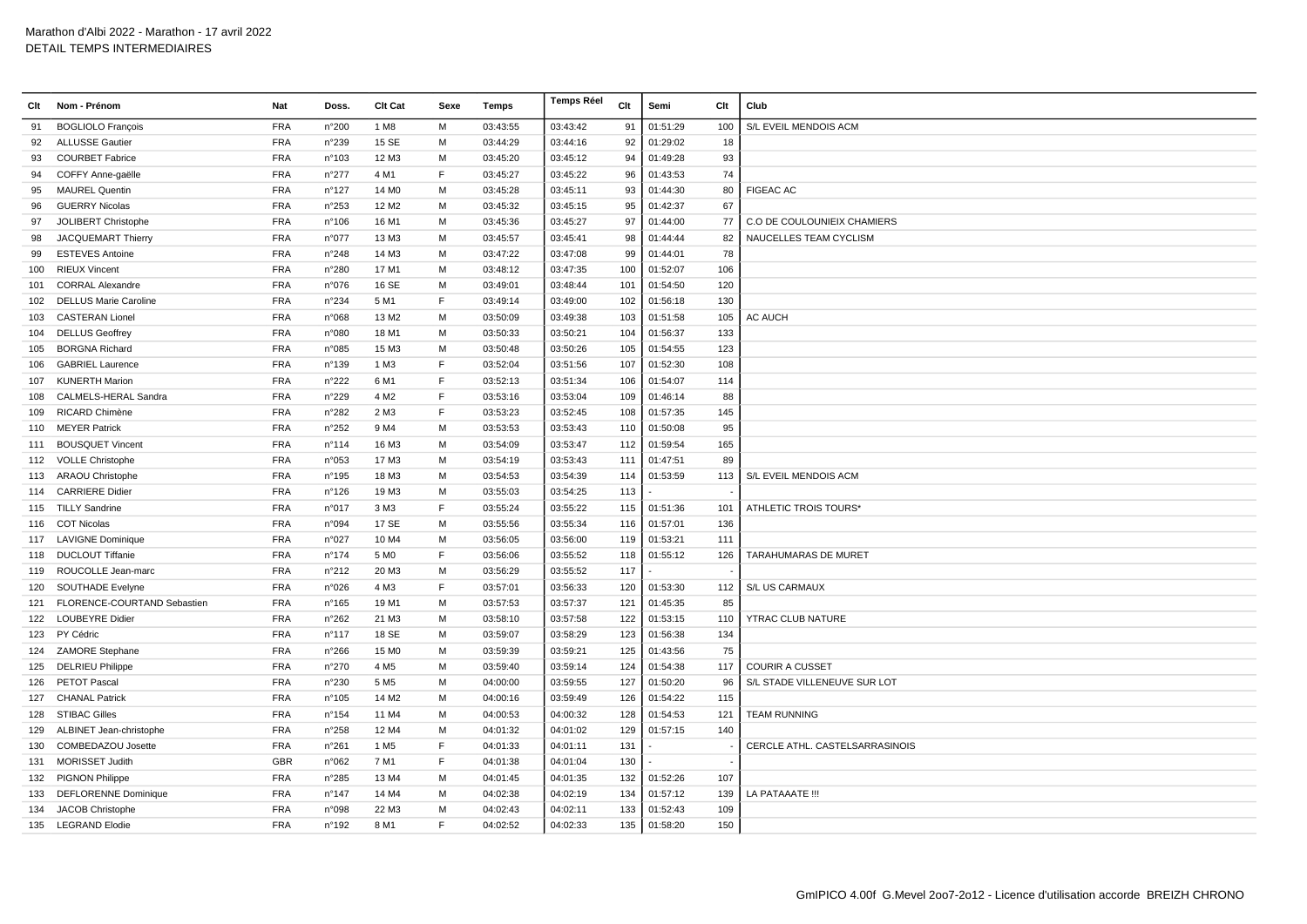| Clt | Nom - Prénom             | Nat        | Doss.           | Clt Cat           | Sexe         | Temps    | <b>Temps Réel</b> | Clt | Semi         | Clt | Club                              |
|-----|--------------------------|------------|-----------------|-------------------|--------------|----------|-------------------|-----|--------------|-----|-----------------------------------|
| 136 | MATTHEWS Sean            | <b>FRA</b> | n°220           | 23 M3             | M            | 04:04:24 | 04:04:08          | 136 | 01:50:28     | 97  |                                   |
| 137 | <b>SMITH Lee</b>         | <b>GBR</b> | n°058           | 16 M <sub>0</sub> | M            | 04:05:29 | 04:05:14          | 137 | 01:43:08     | 69  |                                   |
| 138 | <b>KLIEBER Nicolas</b>   | <b>FRA</b> | n°164           | 24 M3             | M            | 04:05:54 | 04:05:34          | 138 | 01:51:57     | 103 |                                   |
| 139 | <b>ROSSIGNOL Corinne</b> | <b>FRA</b> | n°289           | 5 M <sub>2</sub>  | F            | 04:06:42 | 04:06:36          | 139 | 01:50:29     | 98  |                                   |
| 140 | DANIEL-DAVID Gilbert     | <b>FRA</b> | n°275           | 3 M <sub>6</sub>  | м            | 04:06:58 | 04:06:44          | 140 | 02:00:17     | 166 |                                   |
| 141 | ?Dossard #24000          | <b>FRA</b> | n°24000         | 19 SE             | M            | 04:07:03 | 04:06:49          | 141 |              |     |                                   |
| 142 | <b>AGRAFEL Sophie</b>    | <b>FRA</b> | n°247           | 6 M <sub>2</sub>  | F            | 04:07:58 | 04:07:55          | 143 | 01:56:23     | 132 | OLYMPIQUE DE SALIES               |
| 143 | <b>GARCIA Francis</b>    | <b>FRA</b> | n°152           | 15 M4             | M            | 04:07:58 | 04:07:40          | 142 | 01:56:49     | 135 |                                   |
|     | 144 LEROYER Alain        | <b>FRA</b> | n°267           | 16 M4             | M            | 04:08:50 | 04:08:24          | 144 | 01:57:08     | 137 |                                   |
| 145 | <b>AUDIER Christiane</b> | <b>FRA</b> | n°300           | 1 M <sub>6</sub>  | F            | 04:09:13 | 04:09:02          | 145 | 01:59:45     | 163 | <b>TEAM PAPYCOACH</b>             |
| 146 | <b>PILARD Pascal</b>     | <b>FRA</b> | n°059           | 17 M4             | м            | 04:09:45 | 04:09:34          | 146 | 02:00:27     | 167 | CERCLE ATHL. CASTELSARRASINOIS    |
| 147 | <b>GOUJAT Frederic</b>   | <b>FRA</b> | n°066           | 15 M <sub>2</sub> | M            | 04:10:07 | 04:09:44          | 147 | 01:45:42     | 86  | AS FRANSECHES                     |
| 148 | <b>WULLAERT Franck</b>   | <b>FRA</b> | n°169           | 18 M4             | M            | 04:10:23 | 04:09:54          | 148 | 02:05:29     | 187 |                                   |
|     | 149 DELCOMBEL Magali     | <b>FRA</b> | n°109           | 7 M <sub>2</sub>  | E            | 04:10:53 | 04:10:28          | 149 | 01:55:09     | 125 | <b>COURIR A CUSSET</b>            |
| 150 | YESSAD Fanny             | <b>FRA</b> | n°144           | 9 M1              | F            | 04:11:04 | 04:10:45          | 150 | 01:59:22     | 158 | <b>COURIR FONSEGRIVES</b>         |
| 151 | <b>FEVRIER Pierre</b>    | <b>FRA</b> | n°095           | 3 ES              | м            | 04:13:05 | 04:12:40          | 152 | 02:01:54     | 170 |                                   |
| 152 | <b>GERAUD Thomas</b>     | <b>FRA</b> | $n^{\circ}$ 116 | 4 ES              | M            | 04:13:06 | 04:12:42          | 153 | 02:01:57     | 171 |                                   |
| 153 | <b>GIRAUD Raphael</b>    | <b>FRA</b> | n°279           | 19 M4             | M            | 04:13:09 | 04:12:35          | 151 | 01:59:35     | 160 |                                   |
| 154 | <b>BRANCHET Julie</b>    | <b>FRA</b> | n°131           | 8 M <sub>2</sub>  | E            | 04:13:37 | 04:13:34          | 154 | 01:58:39     | 152 |                                   |
| 155 | <b>LABBE Patrice</b>     | <b>FRA</b> | n°170           | 6 M <sub>5</sub>  | M            | 04:14:10 | 04:13:41          | 155 | 02:05:27     | 186 |                                   |
| 156 | <b>MATHE Luc</b>         | <b>FRA</b> | n°217           | 7 M <sub>5</sub>  | M            | 04:15:42 | 04:15:06          | 156 | 02:01:36     | 168 |                                   |
| 157 | <b>LOURDEL Guillaume</b> | <b>FRA</b> | n°082           | 20 M1             | M            | 04:15:45 | 04:15:32          | 158 | 01:57:54     | 147 | <b>TARAHUMARAS MURET</b>          |
| 158 | <b>CROS David</b>        | <b>FRA</b> | n°235           | 16 M <sub>2</sub> | M            | 04:15:49 | 04:15:13          | 157 | 01:59:31     | 159 |                                   |
| 159 | DEVUN Joachim            | <b>FRA</b> | n°087           | 17 M2             | м            | 04:16:12 | 04:15:40          | 159 | 01:57:10     | 138 |                                   |
| 160 | <b>ETTER Cynthia</b>     | <b>FRA</b> | $n^{\circ}278$  | 1 SE              | $\mathsf{F}$ | 04:17:43 | 04:17:02          | 160 | 02:04:21     | 184 |                                   |
| 161 | <b>TAHLOUL Yacine</b>    | <b>FRA</b> | n°272           | 21 M1             | M            | 04:17:50 | 04:17:05          | 161 | 01:59:18     | 157 |                                   |
| 162 | <b>COURET Laurent</b>    | <b>FRA</b> | $n^{\circ}$ 141 | 18 M <sub>2</sub> | M            | 04:17:51 | 04:17:17          | 162 | 02:01:41     | 169 |                                   |
| 163 | <b>BOUSQUET Cyril</b>    | <b>FRA</b> | n°178           | 19 M <sub>2</sub> | M            | 04:18:29 | 04:18:15          | 163 | 01:48:55     | 92  |                                   |
| 164 | <b>LANCHAS Pascal</b>    | <b>FRA</b> | n°130           | 4 M <sub>6</sub>  | M            | 04:18:39 | 04:18:17          | 165 | 02:04:08     | 183 | <b>GAZELEC VAL DE MARNE</b>       |
| 165 | WARD Joanna              | <b>GBR</b> | n°069           | 6 M <sub>0</sub>  | E            | 04:18:45 | 04:18:29          | 166 | 01:59:44     | 162 |                                   |
| 166 | <b>TABACCO Frederic</b>  | <b>FRA</b> | n°051           | 20 M <sub>2</sub> | M            | 04:18:47 | 04:18:17          | 164 | 01:51:58     | 104 | AC AUCH                           |
| 167 | <b>MACE Julien</b>       | <b>FRA</b> | n°091           | 22 M1             | M            | 04:19:27 | 04:18:52          | 167 | 01:57:45     | 146 |                                   |
| 168 | <b>VILAIN Olivier</b>    | <b>FRA</b> | n°055           | 21 M <sub>2</sub> | M            | 04:20:48 | 04:20:07          | 168 | 01:51:40     | 102 | <b>MAC ADAM COLOMIERS</b>         |
| 169 | <b>TOLOT Benoit</b>      | <b>FRA</b> | n°121           | 20 SE             | M            | 04:20:57 | 04:20:27          | 171 | 01:58:32     | 151 |                                   |
| 170 | VERNOUX Mélanie          | <b>FRA</b> | n°065           | 2 SE              | F            | 04:21:02 | 04:20:20          | 169 | 02:02:50     | 176 |                                   |
|     | 171 SARIS Rachel         | <b>FRA</b> | n°102           | 10 M1             | F            | 04:21:02 | 04:20:21          | 170 | 02:02:52     | 177 |                                   |
|     | 172 COMTE Chantal        | <b>FRA</b> | n°183           | 1 M4              | F            | 04:21:22 | 04:20:46          | 172 | 02:02:37     | 175 | GAZELEC CMCAS 94                  |
|     | 173 SMYTH Oonagh         | <b>IRL</b> | n°056           | 11 M1             | E            | 04:21:59 | 04:21:16          | 173 | 02:03:16     | 178 |                                   |
|     | 174 HOGREL Erwan         | <b>FRA</b> | n°168           | 21 SE             | M            | 04:22:34 | 04:21:57          | 174 | 01:59:53     | 164 |                                   |
| 175 | PERRONNET Bruno          | <b>FRA</b> | n°232           | 25 M3             | M            | 04:23:52 | 04:23:21          | 175 | 02:02:02     | 173 | S/L PAYS DE BRIVE ATHLETIQUE CLUB |
|     | 176 RUIZ Rodrigue        | <b>FRA</b> | n°079           | 17 M <sub>0</sub> | M            | 04:24:30 | 04:24:04          | 176 | 02:06:28     | 190 |                                   |
|     | 177 CAULET Gaetan        | <b>FRA</b> | n°140           | 23 M1             | M            | 04:24:44 | 04:24:23          | 178 | 01:54:27     | 116 |                                   |
|     | 178 GIRAUD Gérald        | <b>FRA</b> | $n^{\circ}271$  | 22 M <sub>2</sub> | M            | 04:24:52 | 04:24:18          | 177 | 02:04:00     | 182 |                                   |
| 179 | <b>JEAN Florian</b>      | <b>FRA</b> | n°092           | 24 M1             | м            | 04:24:54 | 04:24:27          | 179 |              |     |                                   |
|     | 180 GROS Nicolas         | <b>FRA</b> | n°180           | 25 M1             | M            | 04:25:08 | 04:24:42          |     | 180 01:55:50 | 127 |                                   |
|     |                          |            |                 |                   |              |          |                   |     |              |     |                                   |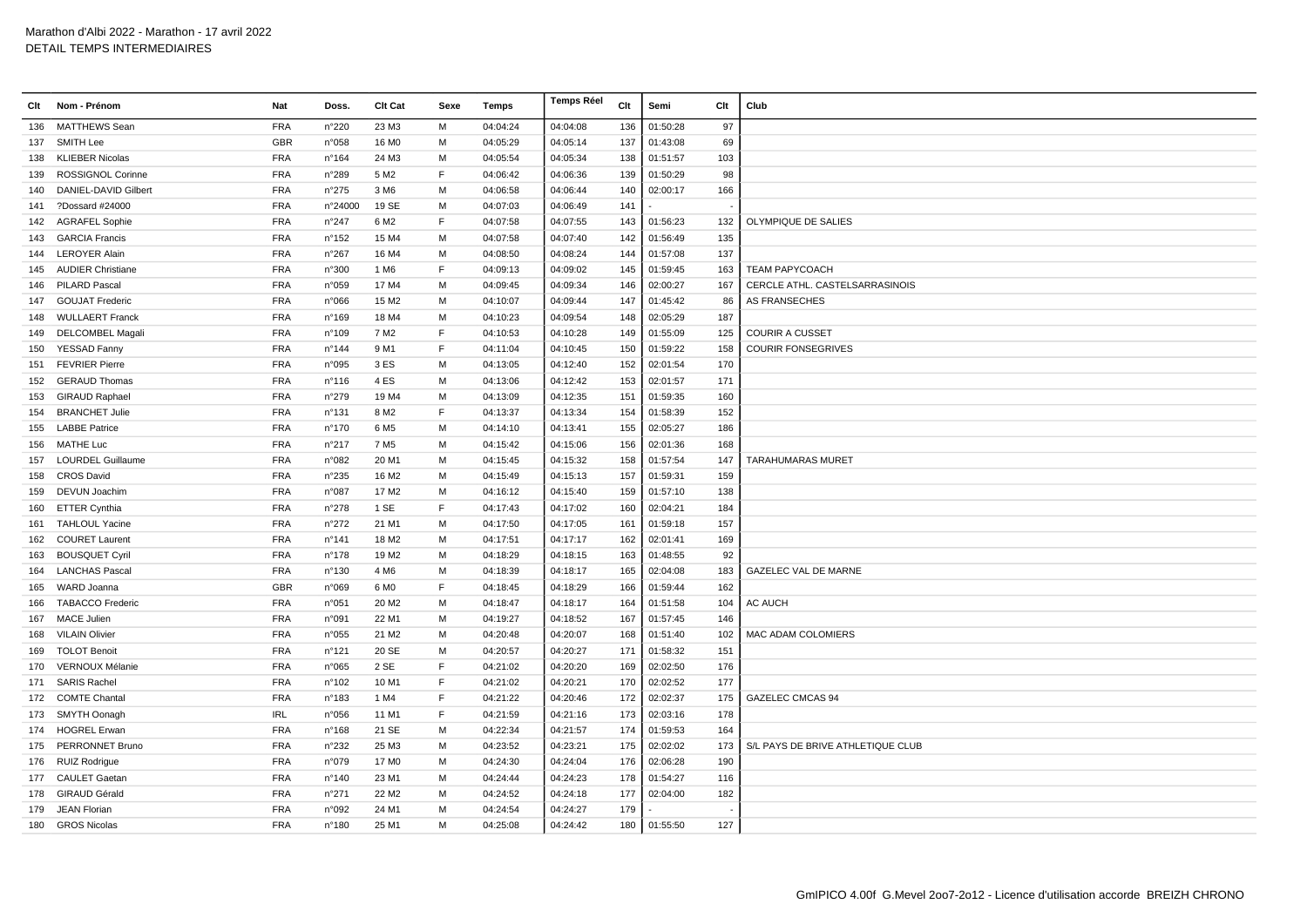|     | Clt Nom - Prénom            | <b>Nat</b> | Doss.           | <b>Clt Cat</b>    | Sexe | Temps    | <b>Temps Réel</b> | Clt | Semi     | Clt | Club                           |
|-----|-----------------------------|------------|-----------------|-------------------|------|----------|-------------------|-----|----------|-----|--------------------------------|
| 181 | <b>CORRAL Fernand</b>       | <b>FRA</b> | n°073           | 20 M4             | M    | 04:25:24 | 04:24:54          | 181 | 02:11:32 | 201 |                                |
| 182 | <b>TEULIERES Lydie</b>      | <b>FRA</b> | n°188           | 9 M <sub>2</sub>  | F    | 04:25:50 | 04:25:20          | 182 | 01:59:03 | 155 |                                |
| 183 | RUIZ Esteban                | <b>FRA</b> | $n^{\circ}$ 123 | 18 M <sub>0</sub> | м    | 04:26:03 | 04:25:39          | 183 | 02:06:30 | 191 |                                |
| 184 | <b>CAZAUX Patrick</b>       | <b>FRA</b> | n°201           | 21 M4             | м    | 04:26:58 | 04:26:33          | 184 | 01:54:49 | 119 |                                |
| 185 | SIMARD Nathan               | <b>FRA</b> | n°202           | 22 SE             | M    | 04:27:19 | 04:27:11          | 185 | 01:54:54 | 122 |                                |
| 186 | <b>RIGAL Pierre</b>         | <b>FRA</b> | n°197           | 23 SE             | M    | 04:28:36 | 04:28:05          | 186 |          |     |                                |
| 187 | <b>VILHES Sebastien</b>     | <b>FRA</b> | n°297           | 26 M3             | M    | 04:28:44 | 04:28:06          | 187 | 01:57:24 | 141 |                                |
| 188 | <b>GAU Adrien</b>           | <b>FRA</b> | $n^{\circ}$ 132 | 24 SE             | м    | 04:28:50 | 04:28:09          | 188 | 02:10:49 | 199 |                                |
| 189 | <b>MAISONNIER Pierre</b>    | <b>FRA</b> | n°159           | 25 SE             | M    | 04:28:58 | 04:28:32          | 190 | 01:58:59 | 154 |                                |
| 190 | <b>DELOM Bernard</b>        | <b>FRA</b> | $n^{\circ}$ 176 | 8 M <sub>5</sub>  | M    | 04:29:11 | 04:28:21          | 189 | 02:07:05 | 192 |                                |
| 191 | SCHIANO DI COLA Jean-marc   | <b>FRA</b> | n°194           | 9 M <sub>5</sub>  | M    | 04:29:11 | 04:28:35          | 191 | 02:08:53 | 196 |                                |
| 192 | <b>DEFLORENNE Nathalie</b>  | <b>FRA</b> | n°148           | 2 M4              | E    | 04:29:31 | 04:29:13          | 193 | 02:05:15 | 185 | LA PATAAATE !!!                |
| 193 | <b>MARMIE Christophe</b>    | <b>FRA</b> | n°090           | 23 M <sub>2</sub> | м    | 04:29:35 | 04:28:54          | 192 | 02:03:28 | 180 |                                |
| 194 | RUIZ-ORTIZ Nicolas          | <b>FRA</b> | $n^{\circ}244$  | 26 M1             | M    | 04:29:51 | 04:29:20          | 194 | 02:12:26 | 205 | <b>S/L ATHLE BRENS GAILLAC</b> |
| 195 | <b>TOURNIER Veronique</b>   | <b>FRA</b> | $n^{\circ}$ 158 | 3 M4              | F    | 04:33:23 | 04:32:50          | 195 | 02:02:03 | 174 |                                |
| 196 | <b>GACHIES Christophe</b>   | <b>FRA</b> | n°219           | 27 M3             | M    | 04:33:37 | 04:33:09          | 197 | 02:03:41 | 181 | <b>AC AUCH</b>                 |
| 197 | <b>COSQUER Cédric</b>       | <b>FRA</b> | $n^{\circ}$ 172 | 26 SE             | M    | 04:33:43 | 04:33:08          | 196 |          |     |                                |
| 198 | MCCULLOUGH Gordon           | <b>GBR</b> | n°057           | 28 M3             | м    | 04:34:01 | 04:33:17          | 198 | 02:03:16 | 179 |                                |
| 199 | <b>SANS Camille</b>         | <b>FRA</b> | n°263           | 12 M1             | E    | 04:34:37 | 04:34:05          | 199 | 01:59:39 | 161 | S/L FLORENTIN ATHLE            |
| 200 | <b>SUC Andre</b>            | <b>FRA</b> | n°163           | 5 M6              | M    | 04:36:10 | 04:35:43          | 201 | 02:12:26 | 206 | S/L AC LACAUNE                 |
| 201 | <b>BAUD Patrice</b>         | <b>FRA</b> | n°286           | 10 M <sub>5</sub> | M    | 04:36:13 | 04:35:27          | 200 | 02:12:03 | 204 |                                |
| 202 | <b>COURET Florent</b>       | <b>FRA</b> | $n^{\circ}$ 143 | 27 M1             | M    | 04:38:23 | 04:37:59          | 202 | 02:06:25 | 189 | <b>GIEN ATHLE MARATHON</b>     |
|     | 203 RAMIREZ Antoine         | <b>FRA</b> | n°237           | 22 M4             | м    | 04:39:05 | 04:38:43          | 203 | 02:12:36 | 207 |                                |
| 204 | FREMAUX Jean Paul           | <b>FRA</b> | n°112           | 28 M1             | м    | 04:39:37 | 04:39:10          | 204 | 01:55:00 | 124 |                                |
| 205 | <b>MAJARD Tom</b>           | <b>FRA</b> | n°107           | 27 SE             | M    | 04:39:46 | 04:39:18          | 205 | 01:59:06 | 156 |                                |
| 206 | <b>DE PRA Patrice</b>       | <b>FRA</b> | n°204           | 24 M <sub>2</sub> | м    | 04:39:48 | 04:39:33          | 206 | 01:45:53 | 87  |                                |
| 207 | <b>GALLOU Roland</b>        | <b>FRA</b> | $n^{\circ}100$  | 23 M4             | M    | 04:40:47 | 04:40:16          | 207 |          |     | LES COUREURS FOUS DE SERIGNAN  |
| 208 | <b>OLIVAN Aurelien</b>      | <b>FRA</b> | n°294           | 11 M <sub>5</sub> | м    | 04:41:26 | 04:41:21          | 208 | 02:08:51 | 195 |                                |
| 209 | <b>ECOCHARD Maxime</b>      | <b>FRA</b> | $n^{\circ}246$  | 28 SE             | м    | 04:41:57 | 04:41:43          | 209 | 01:55:59 | 128 |                                |
| 210 | SOUQUES Damien              | <b>FRA</b> | n°224           | 19 M <sub>0</sub> | M    | 04:46:57 | 04:46:20          | 210 | 02:10:13 | 198 |                                |
| 211 | AIGLIN Jean Jacques         | <b>FRA</b> | n°111           | 1 M7              | м    | 04:47:08 | 04:46:45          | 211 | 02:16:10 | 210 |                                |
|     | 212 MARTIN Christophe       | <b>FRA</b> | n°191           | 24 M4             | M    | 04:47:28 | 04:47:05          | 212 | 01:57:33 | 144 |                                |
|     | 213 DELEUIL Adrien          | <b>FRA</b> | n°238           | 7 M <sub>0</sub>  | E    | 04:47:54 | 04:47:27          | 213 |          |     |                                |
| 214 | <b>CLEMENT Pierre</b>       | <b>FRA</b> | n°214           | 29 SE             | м    | 04:50:26 | 04:50:09          | 215 | 02:11:17 | 200 |                                |
|     | 215 FERGUSON Yann           | <b>FRA</b> | $n^{\circ}$ 177 | 29 M1             | M    | 04:50:34 | 04:50:05          | 214 | 02:08:43 | 194 |                                |
|     | 216 RIGAL Aurélie           | <b>FRA</b> | n°198           | 3 SE              | F    | 04:51:35 | 04:51:03          | 216 |          |     |                                |
|     | 217 COMTE Pascal            | <b>FRA</b> | n°182           | 12 M <sub>5</sub> | M    | 04:52:19 | 04:51:42          | 217 | 02:12:01 | 203 | <b>GAZELEC CMCAS 94</b>        |
|     | 218 HOLZ Michael            | DEU        | $n^{\circ}288$  | 25 M4             | M    | 04:52:31 | 04:51:47          | 218 | 02:15:41 | 209 | <b>GSP INTERMONTES BONN</b>    |
|     | 219 CADARS Christophe       | <b>FRA</b> | $n^{\circ}256$  | 20 M <sub>0</sub> | м    | 04:54:28 | 04:53:47          | 220 | 02:22:28 | 217 |                                |
| 220 | <b>RICO Victoria</b>        | <b>FRA</b> | n°241           | 4 M4              | E    | 04:54:28 | 04:53:46          | 219 | 02:22:24 | 216 |                                |
| 221 | <b>ROUCH Nicolas</b>        | <b>FRA</b> | $n^{\circ}$ 125 | 30 SE             | M    | 04:54:37 | 04:54:04          | 221 | 02:06:05 | 188 |                                |
| 222 | ROUZIES Laetitia            | <b>FRA</b> | n°257           | 4 SE              | F    | 05:00:06 | 04:59:30          | 222 | 02:17:48 | 212 |                                |
|     | 223 LOCKO Aurore            | <b>FRA</b> | $n^{\circ}$ 138 | 8 M <sub>0</sub>  | F    | 05:01:32 | 05:00:59          | 223 | 02:19:40 | 214 |                                |
| 224 | <b>KRUG/CHASSAIGNE Anna</b> | <b>FRA</b> | n°120           | 13 M1             | E    | 05:02:08 | 05:01:37          | 224 |          |     |                                |
|     | 225 FOUCHER Sebastien       | <b>FRA</b> | $n^{\circ}110$  | 25 M <sub>2</sub> | M    | 05:02:30 | 05:02:12          | 225 | 02:09:53 | 197 | COURIR FONSEGRIVES             |
|     |                             |            |                 |                   |      |          |                   |     |          |     |                                |